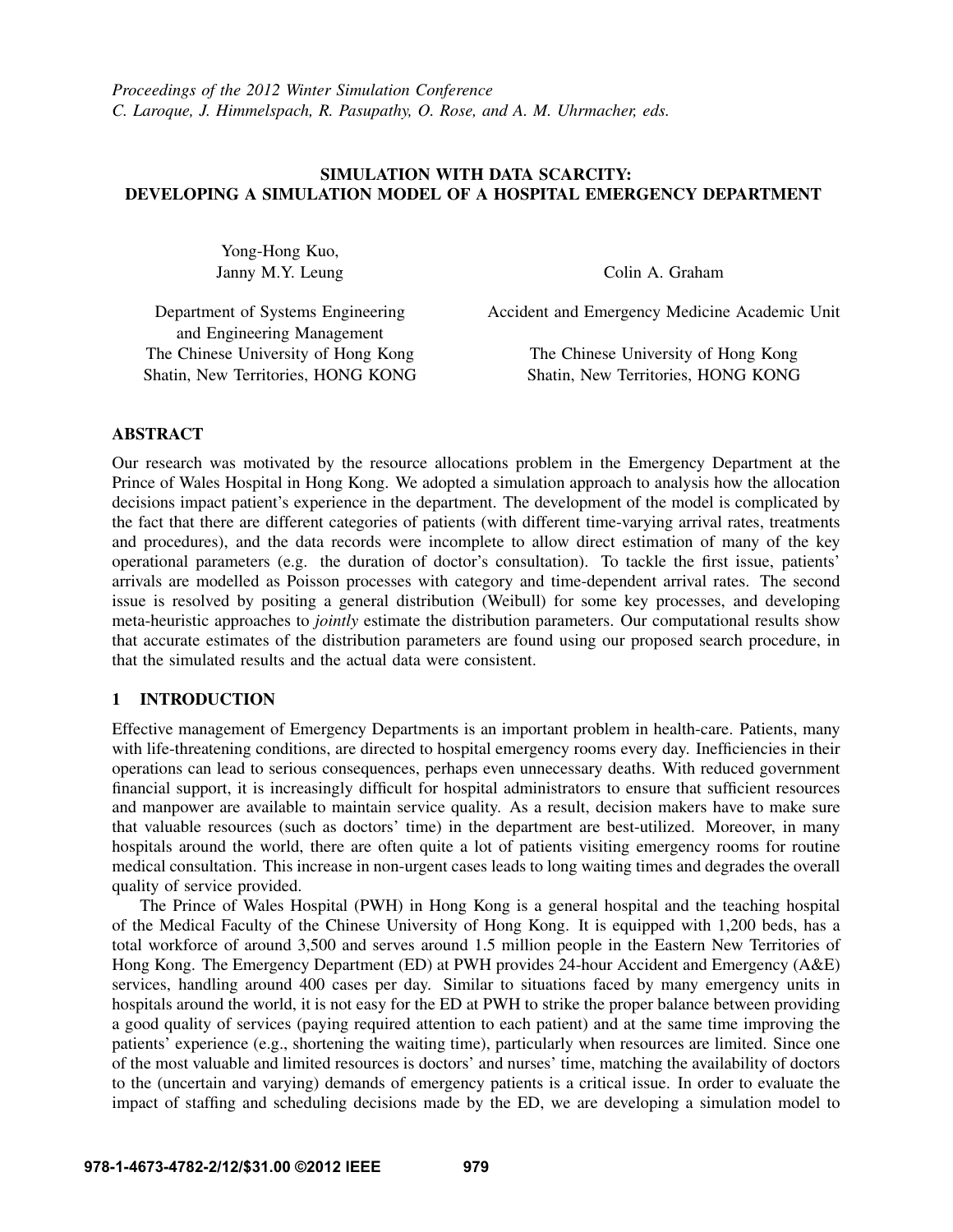analyze the patient flows and medical services provided by the department. However, development of the simulation model is complicated by the following factors:

- 1. There are different categories of patients, which have different time-varying arrival rates, treatments and procedures.
- 2. The data records kept by the department were incomplete for many key operational processes. For example, the duration of key services (e.g., doctor's consultations) were not recorded directly.

To tackle the first issue, the patients' arrivals are modelled as Poisson processes with time and categorydependent arrival rates. To address the second issue of data scarcity, we assume a Weibull distribution for the key activities (such as consultations, triage, etc.), since the Weibull distribution fits many continuous probability density functions over the domain of positive real numbers. Next we develop two meta-heuristic search procedures to tune the distribution parameters to obtain a good estimate of the probability distribution of these key activities. Our results indicate that our search procedure enabled an accurate model to be built. This simulation model would allow various staff rosters and schedules to be evaluated without jeopardizing actual operations, and provide some insights into ED staffing policies.

We first give a brief literature review in Section 2. In Section 3, we describe the ED operations under study. We then present our simulation model in Section 4, and discuss our approach to resolving the problems due to data scarcity in Section 5. Our search procedure for parameter estimation and computational results are then presented in Section 6. Finally, in Section 7, we conclude by summarizing our contribution and discuss future directions.

# 2 LITERATURE REVIEW

Modelling Emergency Departments is challenging due to the unpredictable demand (patients do not make appointments) and the huge array of operations involved. Immediate care has to be given to critical patients, other patients with different levels of urgency require different treatments and procedures. Moreover, EDs usually lack sufficient physicians and resources. The many complexities of the system makes it difficult to develop analytical models with closed-form solutions. Therefore, simulation models play a very important role in the investigation of A&E operations.

The use of simulation in health-care research has been growing in the past decades. We refer the reader to Jun et al. (1999) and Standridge (1999) for an overview. In this brief literature review, we focus on papers related to staffing and operations. Rohleder et al. (2011) used simulation to determine the staffing levels and patient schedules at an outpatient orthopedic clinic where, unlike in an ED, patients normally have pre-scheduled appointments and only a small proportion of patients "walk-in". Angelis et al. (2003) used simulation to estimate function parameters of the average time a patient spent in the system (ATiS). Research on aspects of ED operations include, for example, improving scheduling rules for physicians (Carter and Lapierre 2001, Sinreich and Jabali 2007) and setting queuing priorities to reduce waiting times (Siddharthan et al. 1996). Researchers have also investigated staff scheduling and assignment (Kumar and Kapur 1989, Draeger 1992 and Evans et al. 1996), policy /decision making (Komashie and Mousavi 2005) and capacity (Baesler et al. 2003) of an ED. Some researchers have used simulation to evaluate potential system improvements, e.g. introducing a "fast track" in an ED (García et al. 1995). There is also some research integrating simulation with other methodologies. Testi et al. (2007) proposed a three-phase approach that combines simulation and optimization modules into a decision-support system for the weekly scheduling of operating rooms; where the first phase used bin-packing to determine the number of sessions for each ward, the second phase considers surgeon preference in generating a master surgical schedule, and the final stage analyzes different patient assignments using simulation. Centeno et al. (2003) used simulation to determine the parameters in an integer linear program to help scheduling staff in an ED. Yeh and Lin (2007) used simulation and genetic algorithms for nurse rostering in a hospital ED.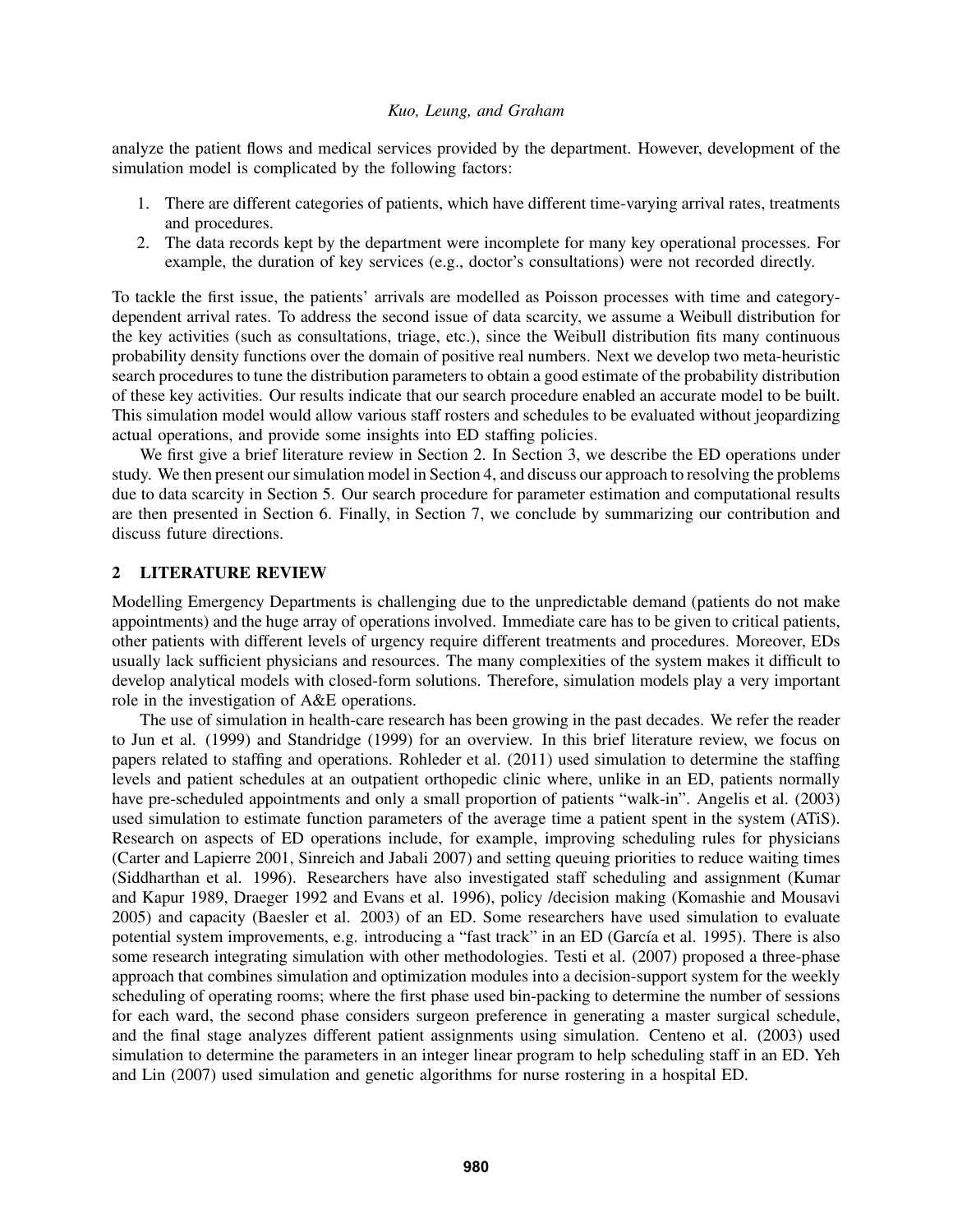In all the papers mentioned above, it appears that researchers could obtain the data and information which were necessary for simulation or made assumptions if they were not available. To the best of our knowledge, the problem when some necessary data and information are missing or incomplete has not been explicitly addressed. In this paper, we propose a way to obtain a good estimate of the required parameters for simulation, when records are missing and such parameters cannot be directly estimated.

### 3 CURRENT DAILY OPERATIONS AND DATA COLLECTION

In the ED at PWH, patients are assessed by a triage nurse and categorized into 5 groups according to levels of urgency — Category 1 (critical), 2 (emergency), 3 (urgent), 4 (standard) and 5 (non-urgent). According to their categories, patients follow specific procedures and are directed to different treatment areas.

Since Category 1 and 2 patients are in a critical situation, whenever they are received into the ED, they are directed instantly to trauma and resuscitation rooms and given immediate attention by a doctor. Category 3, 4 and 5 patients are separated into 2 groups: walking and non-walking. After registering at the main entrance of the ED, walking patients are assessed by a nurse at the triage station. Afterwards, they have to wait in the waiting area until called to see a doctor in a consultation room. Patients from Category 3 have a higher priority over patients from Category 4 and 5, and occupy the front of the queue for consultation. Finally, after being seen by a doctor, they may have extra treatments such as X-rays and blood tests followed by a second doctor's consultation, or they can be discharged. Non-walking patients, in wheelchairs or stretchers, also follow a similar procedure for treatment, but they are seen by a different group of doctors and in a different area of the ED.

To support efficient data retrieval for prompt treatment, patient records are electronically stored on a central computer system. These records include personal information and case histories of the patients. The data are input into the system by the staff (e.g., nurses and doctors) manually at different stations at the department at different stages to keep track of the patients. Whenever a staff starts to input the information, most likely at the time a patient arrives at that particular station for service, a time-stamp is recorded to the system. These time-stamps are the only temporal data we have to extract useful information to develop our simulation model.



Figure 1: Time-stamps recorded when a category 3, 4 or 5 walking patient arrives.

To illustrate the temporal data collected, we describe the time-stamp record for a non-critical walking patient, representing the majority of the patients received by the department. When the patient arrives at the Emergency Department, he/she has to queue, on a first-come-first-served basis, for registration. When the patient reaches the front of the queue, the employee at the registration counter starts the system, which records a time-stamp for the start of the patient's registration, and inputs the personal information of the patient. Then the patient has to wait in the waiting area to be called for triage. When the patient is seen by the triage nurse, the nurse will check the patient's information on the computer system; hence at this time, the time-stamp for the start of triage is recorded. After triage, the patient will be assigned a category according to his/her level of urgency, and then has to wait for consultation. Next, at the time the doctor starts consultation, she/he will check the patient's information and extract his/her case history from the computer system, whence the time-stamp for the beginning of doctor's consultation is recorded. After consultation, the patient may need to receive extra treatments, such as X-Ray and blood tests. Finally,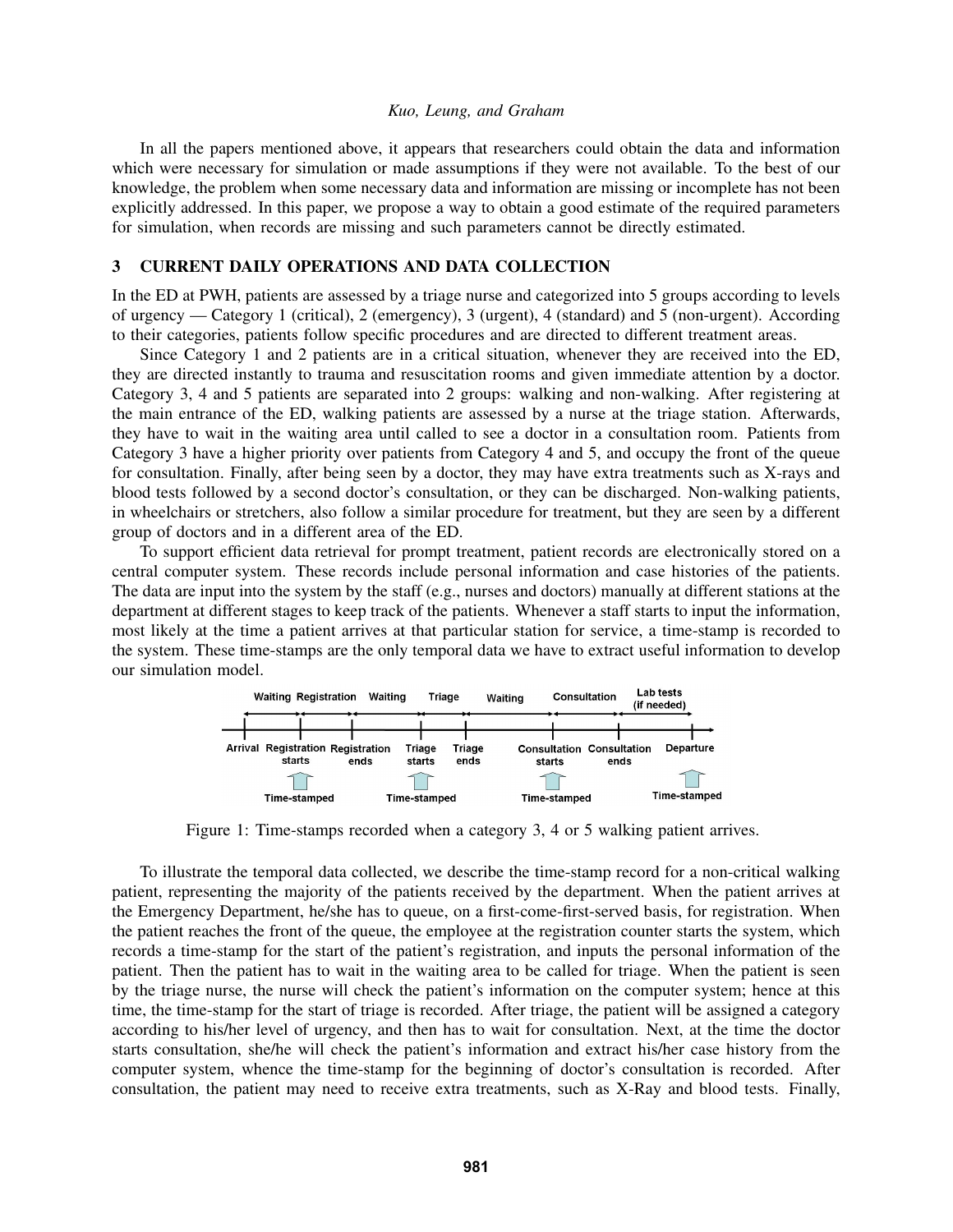the patient can get his/her medicine and at that time a time-stamp is recorded indicating the patient is discharged. Figure 1 illustrates the time-stamps we obtained from the computer system.

#### 4 SIMULATION MODEL

#### 4.1 Arrival Events

From the data provided by the ED at PWH, the interarrival time of each patient category is observed to follow an exponential distribution. We also observe that the arrival rates of different categories are heterogeneous. From the ED at PWH, the numbers of Categories 1, 2 and 5 patients are relatively low whereas the vast majority of the patients are from Categories 3 and 4. Another finding from the data is that the arrival rates vary over time. These two findings are consistent with the literature (e.g., Kumar and Kapur 1989 and Rossetti et al. 1999).

The arrivals of patients with time-dependent arrival rates can be regarded as non-homogeneous Poisson processes (NHPP), which has been well studied (see e.g., Cinlar 1975, Leemis 1991 and Eick et al. 1993), although analytical results are known for only specialized cases. In our simulation, we model the arrival events by category and by time of day. To simulate an arrival of a patient, we generate an interarrival time, which follows an exponential distribution with arrival rate  $\lambda$ , corresponding to the arrival rate in the time period of the previous arrival for the particular patient category. Specifically, we let  $\lambda_k(t)$  be the arrival rate of patient category *k* at time *t* and  $A_{k,n}$  be the arrival time of the *n*-th patient of category *k*. If  $A_{k,n} = t$ , we let  $I_{k,n}(t)$  be the interarrival time between the *n*-th patient and the  $(n+1)$ -th patient from category *k*. The time of the next arrival from the same category is  $A_{k,n+1} = A_{k,n} + I_{k,n}(t)$ , where  $A_{k,1} \sim Exp(\lambda_k(0))$ and  $I_{k,n}(t) \sim Exp(\lambda_k(t))$ . Whenever we generate an interarrival time, we use the arrival rate that was in effect when the previous arrival occurred. This allows us to incorporate the effects of the non-stationary time-varying arrival rates of patients.

#### 4.2 Service Activities

Service activities refer to the operations such as registration, triage, consultations and resuscitation for walking and non-walking patients. We would like to model their durations since these service times have a great impact on the queueing time for patients. The duration of each service activity has its own probability distribution. To accommodate the variety of distributions, we assume that the service times follow Weibull distributions, which can fit many continuous functions on the positive real line. Moreover, some literature also reported that some service durations follow Weilbull distributions. (e.g. Rohleder et al. 2011)

Let  $S_{i,n}$  be the service time for the *n*-th execution of service operation *i*. We assume that  $S_{i,n} \sim$ *Weibull*( $\alpha_i, \beta_i$ ). (Note that a Weibull distributions reduces to an Exponential distribution if  $\beta = 1$ .) For each service operation, we choose the appropriate distribution parameters  $\alpha$  (the scale parameter) and  $\beta$ (the shape parameter). We assume the service rates, hence  $\alpha$  and  $\beta$ , are constant for all time periods for a given service operation. Implicitly, this assumes that the doctors and nurses maintain the same level of effectiveness throughout their shifts.

### 5 PARAMETER ESTIMATION

#### 5.1 Data Scarcity

To build an accurate simulation of the ED, we need the probability distributions of its activities. Ideally, these distribution parameters can be obtained from historical data. However, data from the ED at PWH on patient movements were incomplete. The available data included only the time-stamps when patients started service for the activities (triage, consultation, etc.) in the ED. Unfortunately, the time-stamps when patients completed the service were not recorded, so the service times cannot be measured directly. In this section, we present some search methods to estimate the parameters for the distributions required for our simulation model, and discuss the challenges of such parameter estimations.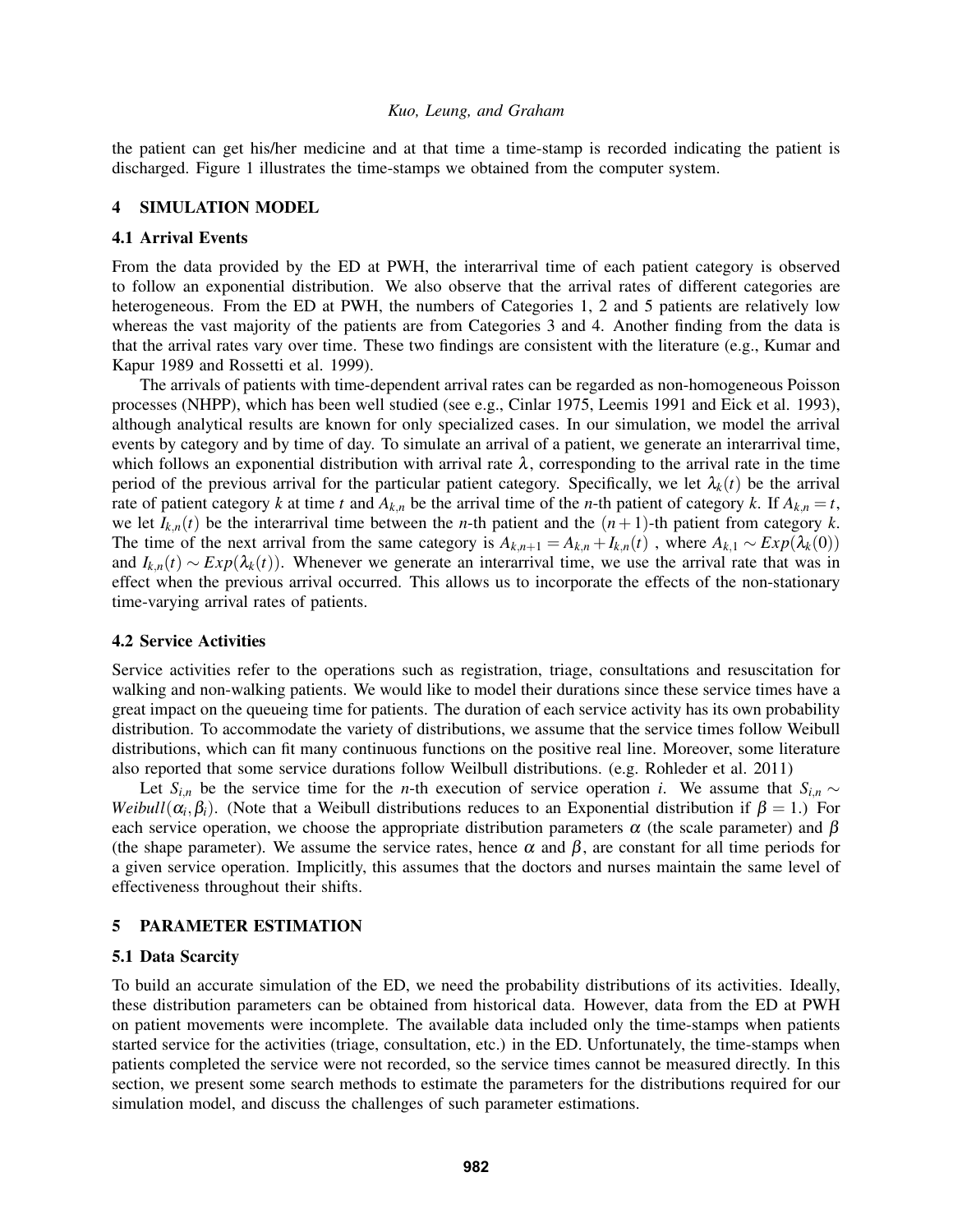#### 5.2 Estimation of Service Time Distributions

The available data we have are the times in between the start of two different services for each patient (such as from triage to consultation). These "time differences" consist of the service time in triage and the waiting time before consultation. Thus, the actual service durations are not measured, and hence their distribution parameters cannot be directly estimated. Suppose we simulate with a "guesstimate" for the parameters of the service durations (e.g., for triage and for consultation), the resultant "time differences" can then be measured from the simulation. If the patterns of the time differences are consistent with the ones of actual data, it is likely that we used good estimates of the parameters of service times for our simulation. Since the parameters for different service distributions interact with each other to influence these "time differences", we need to consider the whole set of parameters simultaneously to determine if the parameters for all the service durations are estimated accurately. By trying different sets of values of  $\alpha_i$  and  $\beta_i$  for ALL the different distributions needed for the simulation model, we choose the set for which the simulated result is consistent with the actual data.

Specifically, we let  $\alpha$  and  $\beta$  be the vectors of parameters  $\alpha_i$  and  $\beta_i$ ; we denote by  $\alpha\beta$  the appended vector  $\alpha\beta = (\alpha^T \quad \beta^T)^T$ . Let  $\bar{x}_{k,n}$  and  $x_{k,n}^{\alpha\beta}$  $\sum_{k,n}^{\mu}$  be the actual time and the simulated time with parameters  $\alpha\beta$  from triage to consultation for the *n*-th patient from Category *k* respectively, where  $k \neq 1,2$ . (Since patients from Categories 1 and 2 can receive immediate treatment, with no triage and no waiting time, these categories are not considered in our consistency measure.) Let  $\overline{\mu}_k$  ( $\mu_k^{\alpha\beta}$  $\alpha_{k}^{\alpha\beta}$  respectively) and  $\overline{\sigma}_{k}$  ( $\sigma_{k}^{\alpha\beta}$ *k* respectively) be the average and the standard deviation of these  $\bar{x}_{k,n}$  ( $x_{k,n}^{\alpha\beta}$  $_{k,n}^{\alpha p}$  respectively).

Instead of simply comparing means, we use a more detailed consistency measure to compare the distribution profiles. We divide the domains of the probability distributions into intervals. Let  $\overline{p}_{k,j}$  ( $p_{k,j}^{\alpha\beta}$ *k*, *j* respectively) be the proportion of patients with  $\bar{x}_{k,n}$  ( $x_{k,n}^{\alpha\beta}$  $\sum_{k,n}^{\alpha}$  respectively) in the *j*-th interval [ $l_j, l_{j+1}$ ), i.e.,  $\overline{p}_{k,j} = \frac{\overline{N}_{k,j}}{\overline{N}_{k,j}}$ *N*<sub>*k*</sub></sub>, where  $\overline{N}_{k,j} = |\{n : l_j \le \overline{x}_{k,n} < l_{j+1}\}|$  and  $\overline{N}_k$  is the total number of patients in the actual data. Similarly,  $p_{k,j}^{\alpha\beta} = \frac{N_{k,j}^{\alpha\beta}}{N^{\alpha\beta}}$  $N_{k,j}^{N_{k,j}}$ , where  $N_{k,j}^{\alpha\beta} = |\{n : l_j \le x_{k,n}^{\alpha\beta} < l_{j+1}\}|$  and  $N_k^{\alpha\beta}$  $\binom{n}{k}$  is the total number of patients in the simulation with parameters  $\alpha\beta$ . We use the following function to measure the consistency between the actual data and the simulated result.

$$
c(x^{\alpha\beta}, \overline{x}) = \gamma_1 \sum_{k} w_{1,k} \frac{|\mu_k^{\alpha\beta} - \overline{\mu}_k|}{\overline{\mu}_k} + \gamma_2 \sum_{k} w_{2,k} \frac{|\sigma_k^{\alpha\beta} - \overline{\sigma}_k|}{\overline{\sigma}_k} + (1 - \gamma_1 - \gamma_2) \sum_{k} w_{3,k} \sum_{j} a_j \frac{|\rho_{k,j}^{\alpha\beta} - \overline{p}_{k,j}|}{\overline{p}_{k,j}} \tag{1}
$$

where  $0 \le \gamma_i$ ,  $w_{m,k}$ ,  $a_j \le 1$ , and  $\sum_k w_{m,k} = \sum_j a_j = 1$ . The function  $c(x^{\alpha \beta}, \overline{x})$  is a weighted average of the absolute values of the relative errors of the mean, standard deviation and the proportions of classes for each category of patients. The lower the value, the higher is the consistency between the data and the simulated result.

For a given set of parameter values, we use a single simulation replication with a time horizon of a month (31 days) to evaluate the consistency function. By its very nature, two different simulation runs using the same set of parameters may produce different outcomes (e.g. using a different seed) and hence different values of the consistency function. A more statistically robust approach would be to make several simulation runs for each set of parameter values, and use the average values of  $x_k^{\alpha\beta}$  $\binom{up}{k,n}$  to compute the consistency function. In our search procedure for parameter estimation (to be described in Section 5), the consistency function is evaluated at each search step; using several simulation runs to compute the consistency function would greatly increase the computational time for the search.

### 5.3 Search Procedure for Parameter Estimation

In the literature on simulation models in health-care, we did not find much discussion on the problem of unobtainable service times. One related work is Angelis et al. (2003), who estimated the parameters of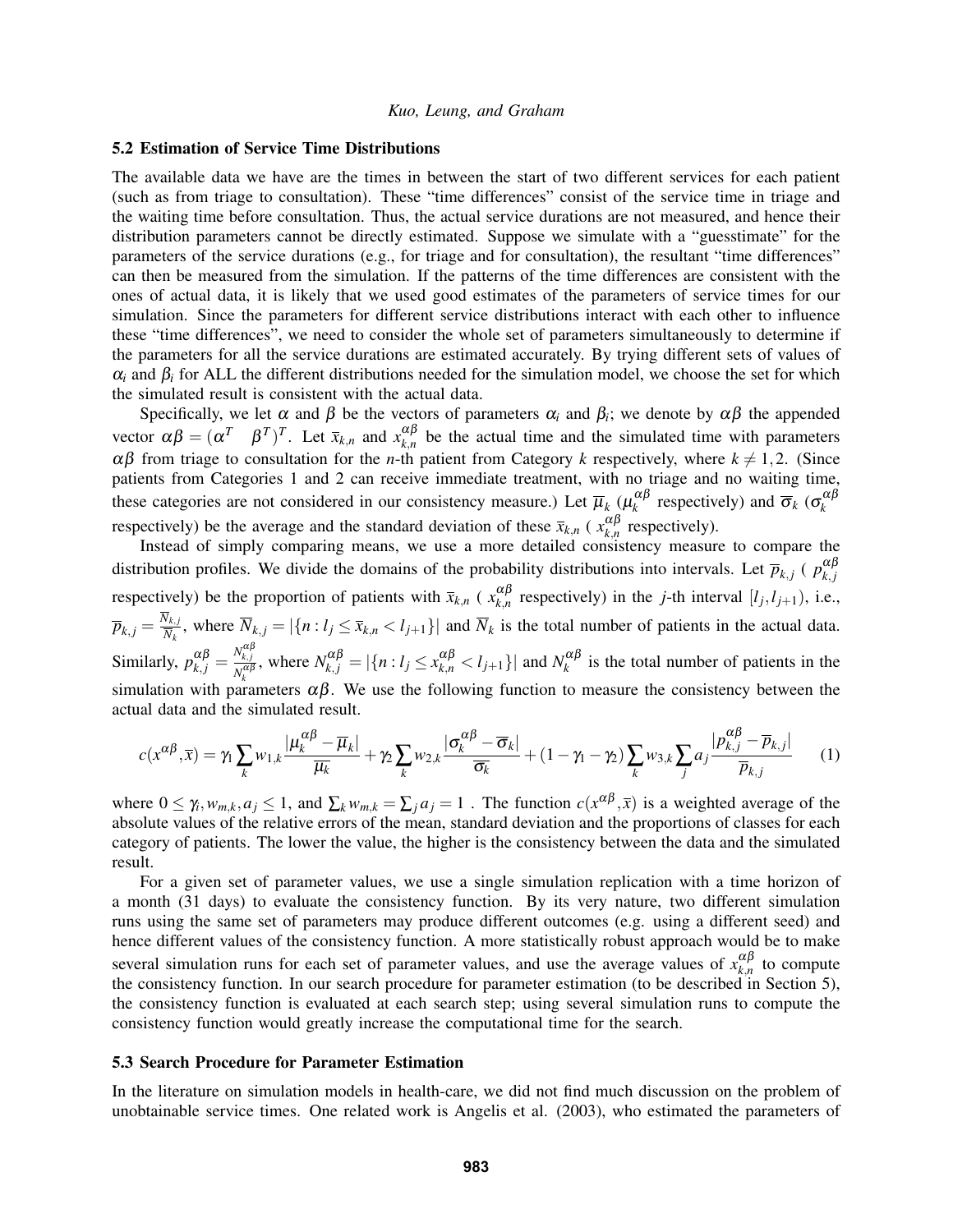the approximated ATiS function using simulation and optimization routines. In our case, the estimation problem is more complicated since we are estimating parameters of probability distributions and not just a deterministic function; the parameters of the Weibull distributions to be estimated do not explicitly appear in our consistency function  $c(x^{\alpha\beta}, \overline{x})$ .

We estimate the set of parameters *jointly* using a search procedure. Starting with an initial guess of the distribution parameters, we compute the consistency function to evaluate "goodness of fit". We explore iteratively a search neighborhood by adding/subtracting an increment to/from the current set of parameters, until the stopping criterion is satisfied, and retain the set of parameters with the smallest value of the consistency function. We tested two widely-used search methods — the Descent Method and Simulated Annealing — and report on their effectiveness in identifying parameters for our simulation model.

### 5.3.1 Parameter Estimation by Descent Method

In the descent method, one moves along a search direction until no improvement can be made. At that point, the algorithm selects another search direction. The procedure stops when there is no further improvement in all directions examined. In our implementation, a search direction corresponds to increasing or decreasing the value of a single parameter. If an increase (a decrease) in the parameter value improves the consistency objective  $c(x^{\alpha\beta}, \bar{x})$ , then we keep increasing (decreasing) the value until there is no improvement. When this occurs, we select another parameter to adjust and repeat the above search procedure. The increments of the search step should be small enough to be able to identify optima in the search neighborhood, but at the same time not too small to make our search procedure inefficient. We stop when we achieve no further improvement by changing any one of the parameter values. The procedure is summarized in Figure 2. By the descent method, we can obtain a "good" solution quickly. However, the solution can become trapped at a local optimal point and global optimality is in general not guaranteed.

## Descent Method

| Step 1   | Initialization:                                                                                                                                        |
|----------|--------------------------------------------------------------------------------------------------------------------------------------------------------|
|          | $\alpha\beta = (\alpha^0, \beta^0)^T > 0$ and <i>iter</i> = 1.                                                                                         |
|          | $\Delta(\alpha \beta_i)$ = increment or decrement of the <i>i</i> -th component of vector $\alpha \beta$ at each iteration.                            |
|          | Simulate a scenario with parameters $\alpha\beta$ and evaluate the consistency function $c(x^{\alpha\beta}, \bar{x})$ .                                |
| Step $2$ | Choosing a Direction:                                                                                                                                  |
|          | Randomly choose d.                                                                                                                                     |
|          | If $\alpha \beta_d - \Delta(\alpha \beta_d) < 0$ , then <i>direction</i> = up. Else <i>direction</i> = <i>down</i> .                                   |
| Step $3$ | Neighbour Generation:                                                                                                                                  |
|          | If direction = up, then $\alpha \beta_d = \alpha \beta_d + \Delta(\alpha \beta_d)$ . Else $\alpha \beta_d = \alpha \beta_d - \Delta(\alpha \beta_d)$ . |
|          | Other parameters remain unchanged, $\alpha \beta_i = \alpha \beta_i$ , $i \neq d$ .                                                                    |
|          | $iter = iter + 1.$                                                                                                                                     |
| Step 4   | Comparison:                                                                                                                                            |
|          | If <i>iter</i> = $max.iter$ , then terminate the procedure.                                                                                            |
|          | Else simulate scenarios with parameters $\alpha \beta$ to obtain $x_{\alpha \beta}$ .                                                                  |
|          | If $c(x^{\alpha\beta}, \bar{x}) - c(x^{\alpha\beta}, \bar{x}) > 0$ , then keep d and direction. $\alpha\beta = \alpha\beta \Rightarrow$ Step3.         |
|          | Else if <i>direction</i> = <i>down</i> , keep <i>d</i> and <i>direction</i> = $up. \Rightarrow$ <i>Step3</i> .                                         |
|          | Else $\Rightarrow$ Step2.                                                                                                                              |

#### Figure 2: The Descent Method for Parameter Estimation.

Using a more general search direction (instead of co-ordinate direction only) may improve convergence and find better local optima, but determining the search direction may not be straightforward. It would certainly be interesting to considering more general descent directions in our future research.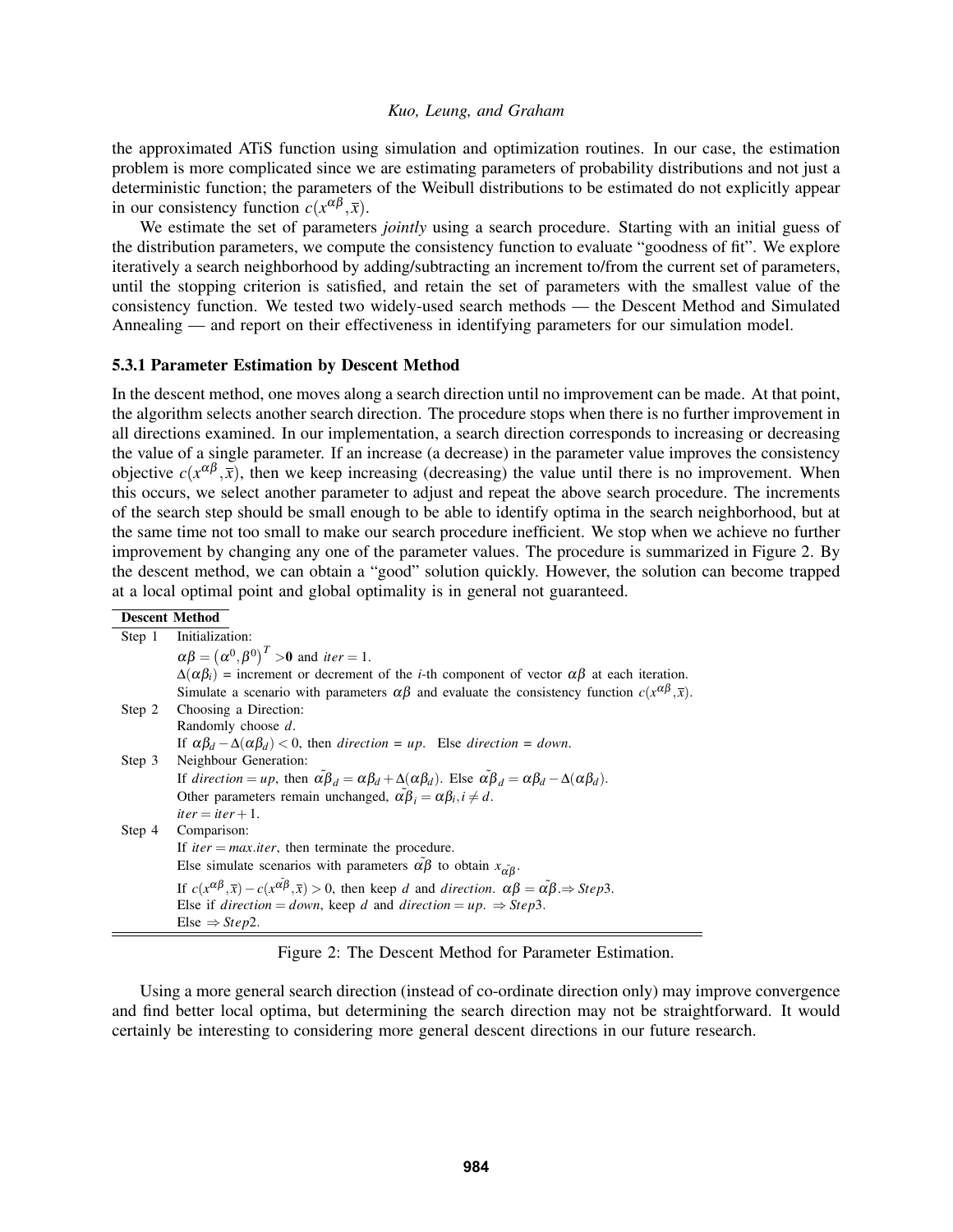### 5.4 Parameter Estimation by Simulated Annealing

Simulated annealing (SA), introduced by Kirkpatrick et al. (1983), is a probabilistic meta-heuristic widelyadopted for global optimization problems, especially in combinatorial optimization. SA is designed to avoid the search process being trapped at a local optimum. To apply the algorithm, a neighborhood structure is defined. If there is an improvement when moving from the current solution to a neighboring point, we always make the move. However, if the move would worsen the objective value, the move is still accepted with some probability, which depends on the change in the objective function and the current number of iterations. A temperature, *T*, is used to associate the acceptance chance of a worse move with the number of iterations. For comparison with the descent method, we define the neighborhood as differing by one parameter value only. We summarize the Simulated Annealing search procedure in Figure 3.

### Simulated Annealing

| Step 1   | Initialization:                                                                                                                                                                                                                                                                        |
|----------|----------------------------------------------------------------------------------------------------------------------------------------------------------------------------------------------------------------------------------------------------------------------------------------|
|          | $\alpha\beta = \begin{pmatrix} \alpha^0 \\ \beta^0 \end{pmatrix} > 0$ , $T = T_0 > 0$ , $r = r_0(0 < r_0 < 1)$ and $iter = 1$ .                                                                                                                                                        |
|          | $\Delta(\alpha\beta_i)$ = increment or decrement of the <i>i</i> -th component of vector $\alpha\beta$ at each iteration.                                                                                                                                                              |
|          | Simulate a scenario with parameters $\alpha$ and $\beta$ and evaluate the consistency function $c(x^{\alpha\beta}, \overline{x})$ .                                                                                                                                                    |
| Step $2$ | Choosing Direction:                                                                                                                                                                                                                                                                    |
|          | Randomly choose d.                                                                                                                                                                                                                                                                     |
|          | If $\alpha \beta_d - \Delta(\alpha \beta_d) < 0$ , then direction = up. Else direction = down.                                                                                                                                                                                         |
| Step $3$ | Neighbor Generation:                                                                                                                                                                                                                                                                   |
|          |                                                                                                                                                                                                                                                                                        |
|          | If direction = up, then $\alpha \tilde{\beta}_d = \alpha \beta_d + \Delta(\alpha \beta_d)$ . Else $\alpha \tilde{\beta}_d = \alpha \beta_d - \Delta(\alpha \beta_d)$ .<br>The other parameters remain unchanged <i>i.e.</i> , $\alpha \tilde{\beta}_i = \alpha \beta_i$ , $i \neq d$ . |
|          | $T = rT$ and <i>iter</i> = <i>iter</i> + 1.                                                                                                                                                                                                                                            |
| Step 4   | Comparison:                                                                                                                                                                                                                                                                            |
|          | If <i>iter</i> = $max.iter$ , then terminate the procedure.                                                                                                                                                                                                                            |
|          | Else simulate scenarios with parameters $\alpha \beta$ to obtain $x_{\alpha \beta}$ .                                                                                                                                                                                                  |
|          | $\delta = \frac{c(x^{\alpha\beta}, \overline{x}) - c(x^{\alpha\beta}, \overline{x})}{c(x^{\alpha\beta}, \overline{x})}.$                                                                                                                                                               |
|          | If $R < e^{\frac{\delta}{T}}$ , where $R \sim Uniform(0, 1)$ , then $\alpha\beta = \alpha\beta \Rightarrow Step 3$ .                                                                                                                                                                   |
|          | Else if <i>direction</i> = <i>down</i> , keep <i>d</i> and <i>direction</i> = $up. \Rightarrow$ <i>Step3</i> .                                                                                                                                                                         |
|          | Else go to Step 2.                                                                                                                                                                                                                                                                     |

Figure 3: Simulated Annealing for Parameter Estimation.

Note that the acceptance criterion ensures that all improved moves are accepted since  $e^{\frac{\delta}{T}} > 1$  as  $\delta > 0$ . The temperature *T* acts to control the search process. As the number of iterations increases, *T* becomes smaller and smaller, so non-improving moves have a lower chance of being accepted and the algorithm tends to resemble the descent method. When the algorithm terminates, we can also save the final solution as an initial solution to restart the procedure again. A good initial guess of the parameters  $\alpha\beta$  can lead to a good solution using the above two methods. In our computations, the initial values of the Weibull parameters were estimated based on discussions with the ED operations manager at PWH.

# 6 COMPUTATIONAL RESULTS

To validate the simulation model and the search methodology proposed, we compare the simulated results and the actual data to see whether they are consistent. Data for a month were provided by the ED at PWH. The data consisted of the triage category, arrival date and time, and time-stamp records of triage start time, consultation start time and departure time of each patient. Moreover, the ED also provided us the actual staffing levels and schedule. We developed a program, written in EXCEL VBA, to simulate the patient flows in the ED at PWH. For each set of parameters, we simulated a whole month of patient flows.

From the data provided by the ED, there were 12882 patient visits. They were mainly from Categories 3 and 4 (95.26 % of the total). In our simulation results, there were 12548 patients and most of them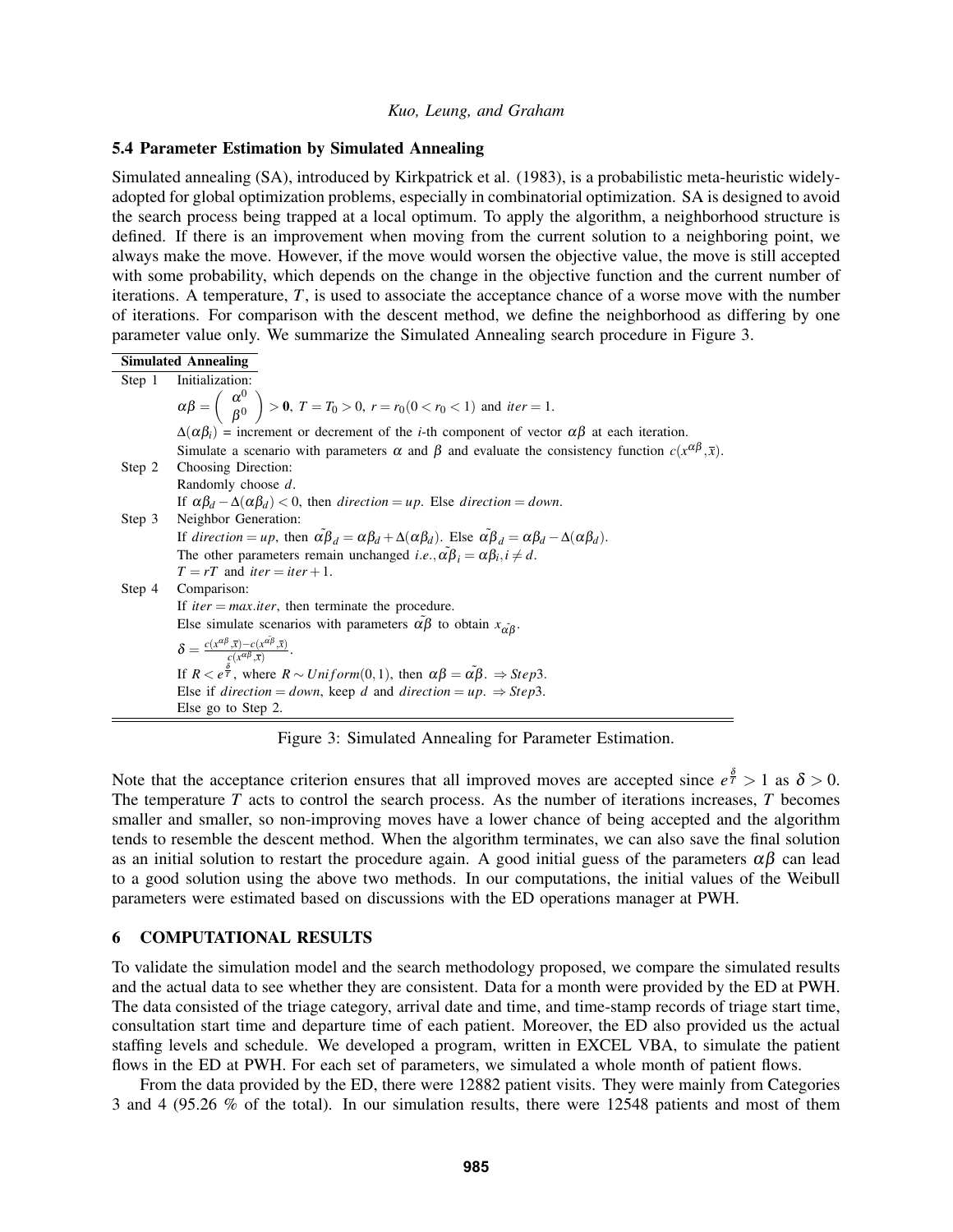(95.24 %) were also from Categories 3 and 4. Table 1 shows that the proportions of patients observed in the simulation in each category were quite close to the actual data.

Table 1: Proportions of patients in each category: Actual data v.s. Simulated results.

|                   | Cat 1 | Cat 2 | Cat 3 | Cat 4                                     | Cat 5    |
|-------------------|-------|-------|-------|-------------------------------------------|----------|
| Actual data       |       |       |       | $1.11\%$ 2.27\% 26.57\% 68.69\%           | $1.35\%$ |
| Simulated results |       |       |       | $1.08\%$ 2.57\% 26.03 \% 69.21 \% 1.11 \% |          |

From the actual data, we observed that the interarrival time in each category followed an Exponential distribution, where the arrival rates varied from time period to time period. In our simulation model, we assumed the arrivals are Poisson with category and time-dependent arrival rates. Figures 4, 5, 6 and 7 depict that, in terms of statistical measures, our simulated arrival process was similar in profile to the actual situation. The number of Category 1 and 2 patients were too few to be statistically significant, but results in Table 1 indicate that the Poisson assumption is valid. Similar arrival patterns were also observed by Sinreich and Jabali (2007), Draeger (1992) and Komashie and Mousavi (2005).



Figure 4: Interarrival time of patients from category 3: Actual data v.s. Simulated results.



Figure 5: Arrival time of patients from category 3: Actual data v.s. Simulated results.

To determine the probability distribution of the service activities, we implemented the search methods of Section 5. For our computation of the consistency function, we regard the simulated averages, standard deviations and patterns of the net time distributions as equally important so that  $\gamma_1 = \gamma_2 = \frac{1}{3}$  $\frac{1}{3}$  in equation (1). We also set  $w_{1,k} = w_{2,k} = w_{3,k} = \frac{1}{2}$  $\frac{1}{2}$  for  $k = 3, 4$  and equal to 0 for  $k = 1, 2$ . (Note that we put patients from Category 5 into Category 4 since the patients in these two groups are basically the same in all the procedures in the department.) The weight was taken to be a geometric sequence,  $a_j = \frac{1}{2}$  $\frac{1}{2^j}$ , so that more weight was placed on time intervals with less duration. [There were some *outliers* in the data where patients waited for an exceptionally long time, for example, when a nurse forgot to put a patient into the queue for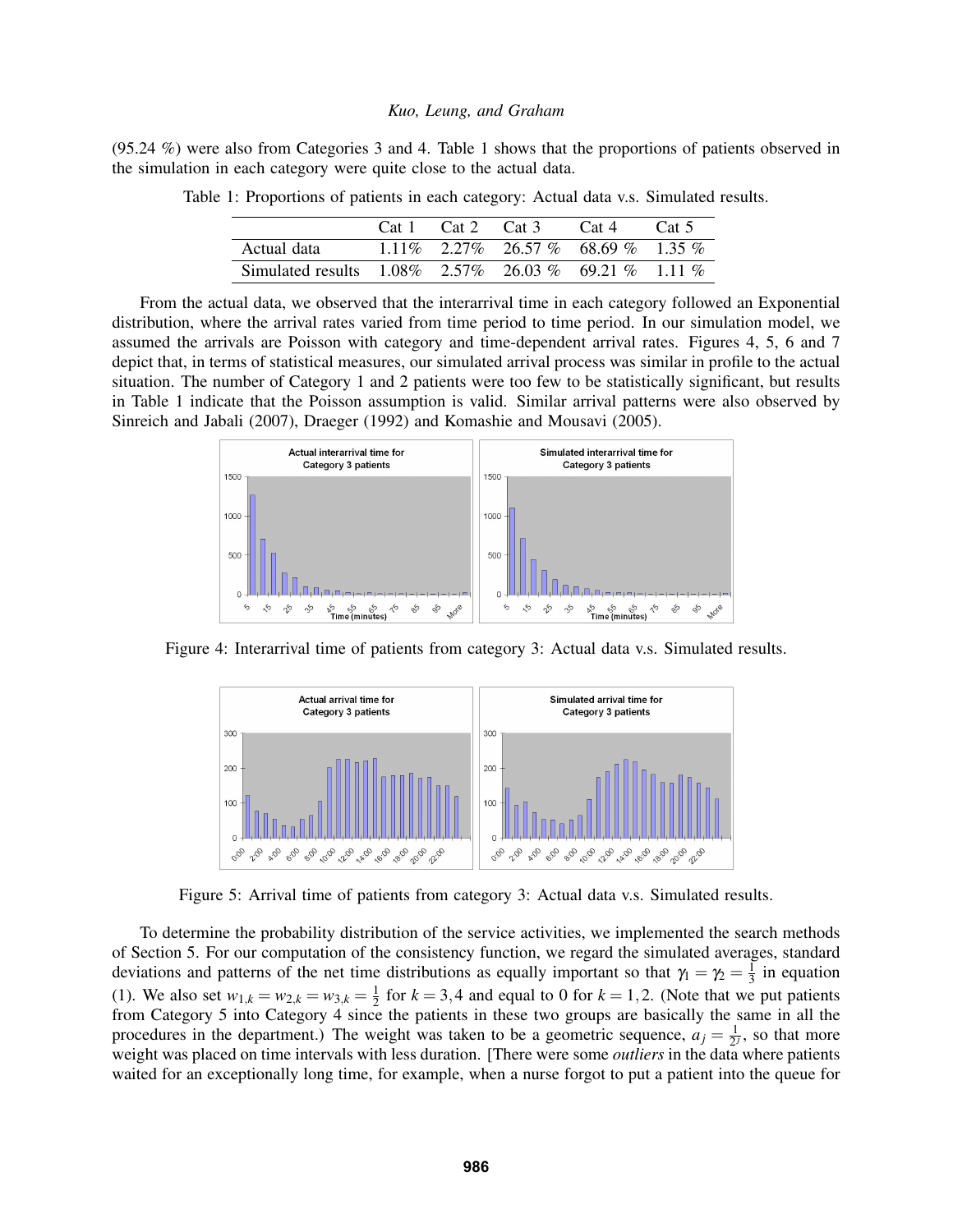



Figure 6: Interarrival time of patients from category 4: Actual data v.s. Simulated results.



Figure 7: Arrival time of patients from category 4: Actual data v.s. Simulated results.

consultation. Therefore, we put less weight on intervals with longer duration so as to reduce the outlier effects.] In general, other weightings, such as an uniform or an arithmetic weighting, can also be used.

In defining our search neighborhood, we discretized the domains of the parameters. For each parameter  $\alpha\beta_i$ , we increased or decreased it by a fixed increment when adjusting its value. These values were chosen to be small enough (within 10% and 20% of the initial guesses for  $\alpha$  and  $\beta$  respectively) to explore fully the terrain of the search space, and not too small to make the search procedure time consuming.

In comparing the descent method and simulated annealing for parameter estimation, we observed that the descent method became trapped at local optima, as other researchers have reported. In our computational study, we observed that this solution was quite far from the solution that we obtained by simulated annealing, in terms of the objective value and also the individual values. However, one advantage of using a descent method is that the algorithm terminates in a relatively short time since local optima can always be found easily by just moving in a beneficial direction. In terms of solution quality, simulated annealing almost always provides a better solution but the solution time may be long. Another way to reduce the solution time is to choose a smaller value of the initial temperature,  $T_0$ , and cooling factor,  $r_0$ . This can reduce the time to reach the final solution, but with the disadvantage of having a higher chance of being trapped at a local optimum. In our computational tests, *T*<sup>0</sup> and *r* were set to 0.1 and 0.999 respectively in order to search for solutions with better quality with acceptable search time.

We applied both the descent method and simulated annealing to search for the best parameters to fit the real data. The descent method made no improvement after 2000 iterations, which took around 3 hours. We let the simulated annealing run 5000 iterations and then used the final solution to restart the process again. We repeated this process 3 times, which took about a day in total. The consistency value of the best solutions reported by the descent method and simulated annealing are  $c(x^{\alpha\beta}, \bar{x}) = 0.1736$  and 0.0738 respectively. Although the descent method was faster, simulated annealing performed much better in terms of the solution quality.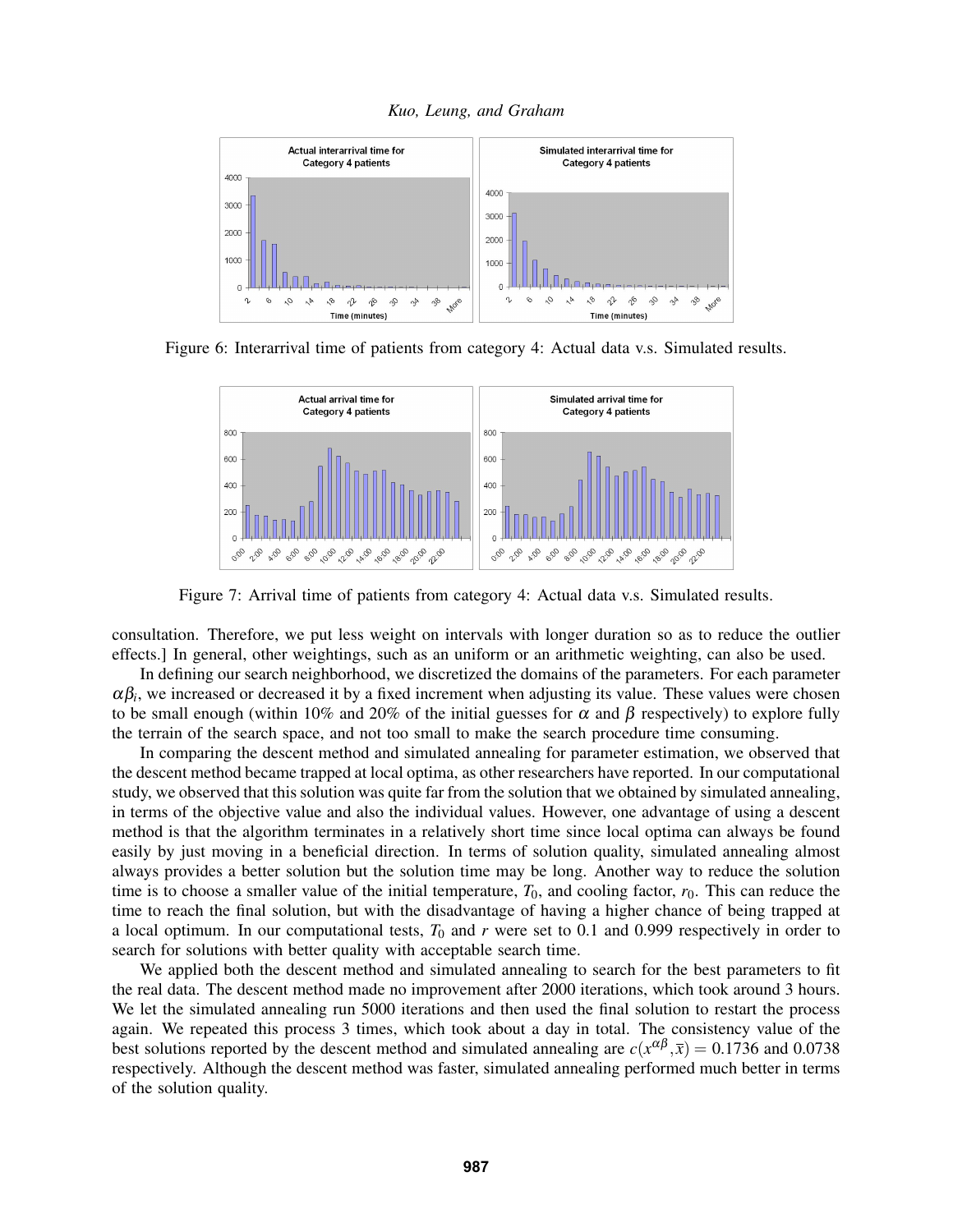To verify that our simulated results are consistent with the actual data, we plotted the histograms of time spent from triage to consultation for Categories 3 and 4 patients using the best estimate reported by simulated annealing. Figures 8 and 9 illustrate the comparisons between the actual data and simulated results of the time spent from triage to consultation for Categories 3 and 4 patients. The figures suggest we obtained reasonably good estimates of the parameters.



Figure 8: Time spent from triage to consultation for Category 3 patients: Actual data v.s. Simulated results.



Figure 9: Time spent from triage to consultation for Category 4 patients: Actual data v.s. Simulated results.

# 7 CONCLUSIONS AND FUTURE WORK

In developing a simulation model for the operations of an Emergency Department of a hospital in Hong Kong, two challenges we face are the highly time-varying nature of the arrivals and data scarcity. We incorporate the complex arrival processes of patients in our simulation by modelling arrivals as Poisson processes with time and category-dependent arrival rates. Computational results in Section 6 show that the arrival patterns of our simulated results are consistent with the actual arrival data. Secondly, we address the issue of parameter estimation with paucity of data. We applied two search procedures, descent method and simulated annealing, to estimate the set of parameters for the service-time distributions when service-time data are not directly obtainable. Simulated annealing performed much better than the descent method in our experimental tests and a good set of parameters was obtained. Computational results in Section 6 show that our simulated results are consistent with the actual data. The parameter estimation procedures described in this paper has been incorporated into a simulation model being built for the PWH to measure the efficiency and performance of the daily operations of the ED. Some preliminary findings from that simulation study are:

1. the utilization of some doctors are over 100 % (requiring their scheduled breaks to be shortened);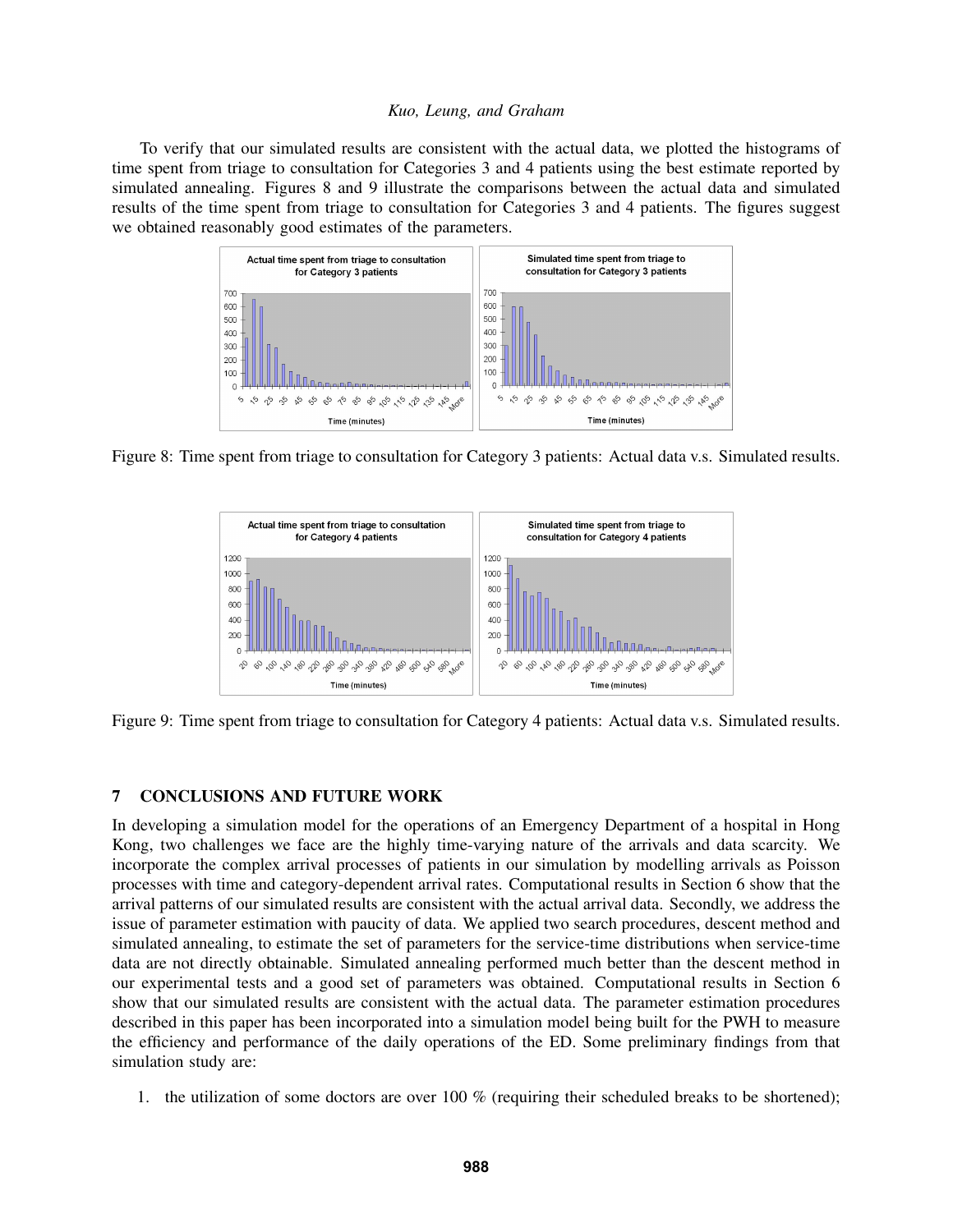- 2. adding an extra doctor to the ED and adjusting his/her shifts hours, we can reduce around 10% of average waiting time for consultation of patients; and
- 3. a 10% increase in patient numbers leads to about 20% increase in average total waiting time.

Our simulation model can help the operations manager at the department analyze different "what-if" scenarios before making any important decisions. This helps to enhance the quality of service that the ED is providing (e.g. reduce waiting times) since the manpower and resources can be well-allocated, and more patients are expected to be treated as a consequence.

# ACKNOWLEDGMENT

The authors would like to thank Mr. Stones Wong, the operations manager at the emergency department of the Prince of Wales hospital, for his assistance in data collection.

# **REFERENCES**

- Angelis, V. D., G. Felici, P. Impelluso, V. De Angelis, G. Felici, and P. Impelluso. 2003. "Integrating simulation and optimisation in health care centre management". *European Journal of Operational Research* 150 (1): 101–114.
- Baesler, F., H. Jahnsen, and M. DaCosta. 2003, December. "The use of simulation and design of experiments for estimating maximum capacity in an emergency room". In *Proceedings of the 2003 Winter Simulation Conference*, edited by S. Chick, P. J. Sánchez, D. Ferrin, and D. J. Morrice, Volume 2, 1903 – 1906 vol.2. Piscataway, New Jersey: Institute of Electrical and Electronics Engineers, Inc.
- Carter, M. W., and S. D. Lapierre. 2001. "Scheduling Emergency Room Physicians". *Health Care Management Science* 4:347–360.
- Centeno, M., R. Giachetti, R. Linn, and A. Ismail. 2003, December. "A simulation-ilp based tool for scheduling ER staff". In *Proceedings of the 2003 Winter Simulation Conference*, edited by S. Chick, P. J. Sanchez, D. Ferrin, and D. J. Morrice, 1930–1938. Piscataway, New Jersey: Institute of Electrical ´ and Electronics Engineers, Inc.
- Cinlar, E. 1975. *Introduction to stochastic processes*. Prentice-Hall.
- Draeger, M. A. 1992, December. "An emergency department simulation model used to evaluate alternative nurse staffing and patient population scenarios". In *Proceedings of the 1992 Winter Simulation Conference*, edited by J. J. Swain, D. Goldsman, R. C. Crain, and J. R. Wilson, 1057–1064. Piscataway, New Jersey: Institute of Electrical and Electronics Engineers, Inc.
- Eick, S., W. Massey, and W. Whitt. 1993. "The physics of the Mt/G/∞ queue". *Operations Research* 41:731– 742.
- Evans, G. W., T. B. Gor, and E. Unger. 1996, December. "A simulation model for evaluating personnel schedules in a hospital emergency department". In*Proceedings of the 1996 Winter Simulation Conference*, edited by J. M. Charnes, D. J. Morrice, D. T. Brunner, and J. J. Swain, 1205–1209. Piscataway, New Jersey: Institute of Electrical and Electronics Engineers, Inc.
- García, M. L., M. A. Centeno, C. Rivera, and N. DeCario. 1995, December. "Reducing time in an emergency room via a fast-track". In *Proceedings of the 1995 Winter Simulation Conference*, edited by C. Alexopoulos, K. Kang, W. R. Lilegdon, and D. Goldsman, 1048–1053. Piscataway, New Jersey: Institute of Electrical and Electronics Engineers, Inc.
- Jun, J. B., S. H. Jacobson, and J. R. Swisher. 1999. "Application of Discrete-Event Simulation in Health Care Clinics: A Survey". *The Journal of the Operational Research Society* 50 (2): pp. 109–123.
- Kirkpatrick, S., C. Gelatt Jr, and M. Vecchi. 1983. "Optimization by simulated annealing". *Science* 220 (4598): 671–680.
- Komashie, A., and A. Mousavi. 2005, December. "Modeling emergency departments using discrete event simulation techniques". In *Proceedings of the 2005 Winter Simulation Conference*, edited by M. E.